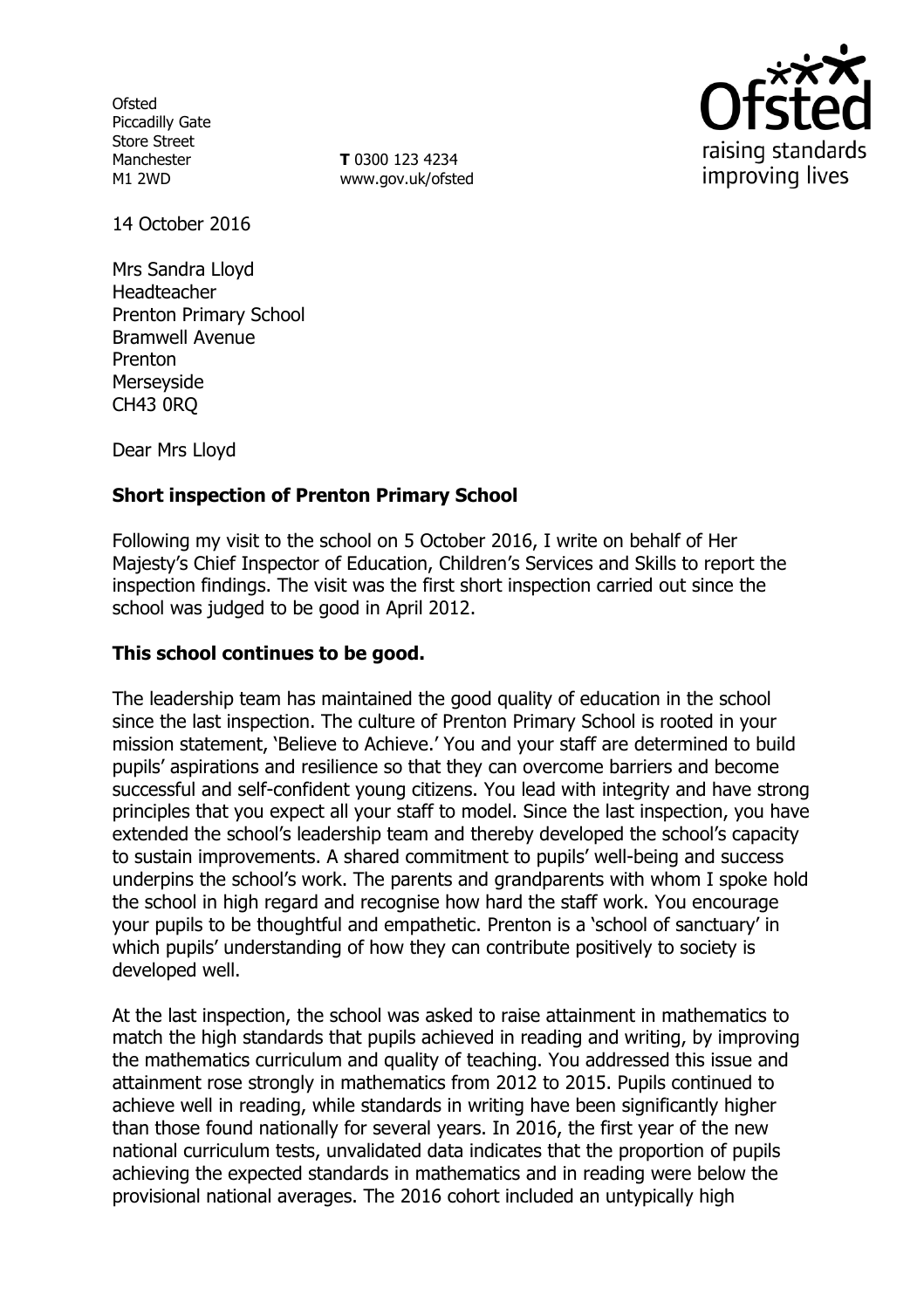

proportion of pupils who have special educational needs and/or disabilities and a significant number of pupils narrowly missed achieving the expected standard. You have analysed pupils' performance in detail and identified those areas where pupils experienced difficulties. You took immediate action to adapt teaching so that pupils are better prepared to read and understand more demanding questions in test conditions.

Teaching was judged to be good at the last inspection and inspectors considered that it could be improved further by ensuring that challenge was consistently matched to pupils' needs and that learning progressed at a good pace. During this inspection, I saw teachers adapting activities so that they were accessible to pupils who found concepts difficult to master. However, on a few occasions the most able pupils were not stretched as much as they could have been. The books I reviewed of the most able pupils who left school in the summer 2016 showed that, over time, they were challenged effectively to succeed. This was particularly evident in writing, where they responded assiduously to the feedback provided by their teachers. They developed an extensive range of vocabulary and showed mature competence in adapting their sentence structures for different audiences and purposes.

You have used pupil premium funding thoughtfully to meet the needs of disadvantaged pupils, especially those who have fallen behind in their learning or who have special educational needs and/or disabilities. Many of these pupils make good progress in response to the specific support they receive. The needs of the most able disadvantaged pupils have not been explored quite as thoroughly.

Governors share your determination to remove barriers for learning and ensure that pupils enjoy school. They ensure that school improvement plans are kept on track and are aware of the school's performance. They had not realised that the school's website did not meet current requirements for the provision of information.

# **Safeguarding is effective.**

The school's safeguarding policy has been revised to meet current requirements and all staff have received appropriate training. The principle that safeguarding is everyone's responsibility is reinforced and echoed by staff, irrespective of their roles. Rigorous checks are made on the suitability of all staff appointed to the school. New staff receive a thorough induction that leaves them in no doubt as to what steps they should take to ensure pupils' safety. Visitors are briefed on the school's safeguarding procedures as they enter the building. The school grounds are secure and well maintained.

Leaders work hard to ensure that pupils and their families receive timely support from external agencies, including in response to child protection issues; they are persistent in following up concerns. All parents who responded to the Ofsted survey agreed that the school keeps pupils safe. Pupils with whom I spoke or who completed their survey affirmed that this is the case. The school has done a lot of work to ensure that there is zero-tolerance of bullying, including homophobic bullying and online bullying. This helps pupils to keep themselves safe and to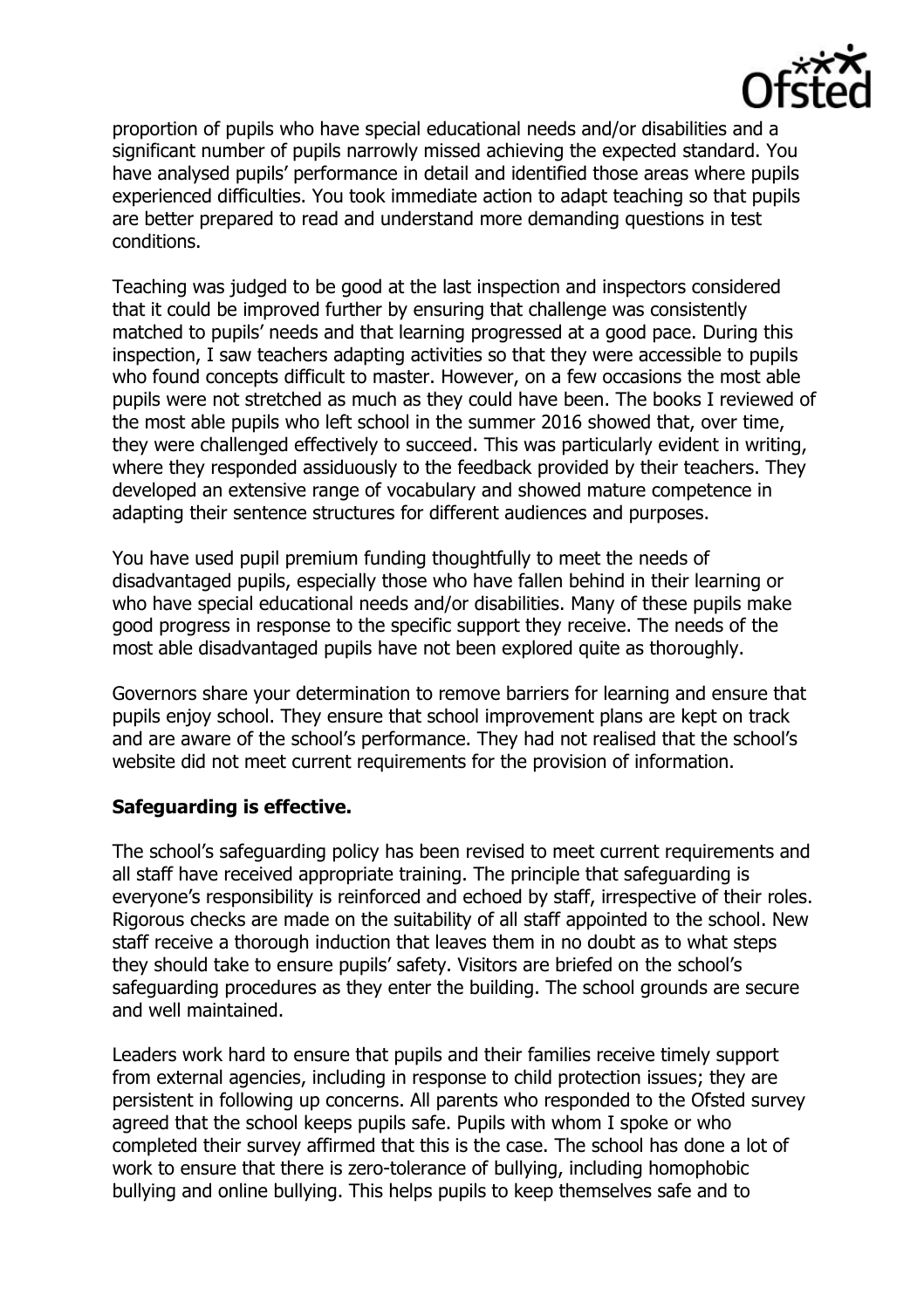

contribute to safety in the school.

# **Inspection findings**

- The school's leaders have maintained a strong focus on improving the teaching of mathematics. They identified that while pupils achieve well in arithmetic, they are less proficient in answering questions that demand a higher level of reasoning. They have researched successful approaches and introduced new programmes in order to develop pupils' reasoning skills. Staff have received training and are confident to adapt their teaching to improve pupils' mathematical thinking. Through regular monitoring and review, leaders are ensuring that teachers use consistent approaches so that pupils' skills develop sequentially.
- Leaders take well-considered actions in response to their analysis of pupils' performance. A good example of this is shown in the reconfiguration of classes in key stage 1. In 2016, the proportion of pupils attaining expected standards at the end of Year 2 was higher than the provisional national average in reading and similar to the national average in mathematics and writing. However, the proportions achieving at greater depth were below average in each subject. The school has reduced class sizes in Year 2 to enable pupils to receive teaching that more precisely meets their needs. Although this is a relatively new initiative, benefits are already being observed and pupils' progress is accelerating.
- $\blacksquare$  Most pupils enjoy reading. In key stage 2 they progress to tackling challenging literature including poetry written during the first world war and a Shakespearean play. Those pupils who read to me were developing the skills of working out the meanings of words by reading on and back in the text to find clues. Younger pupils use their phonics knowledge well to break down unfamiliar words. A few parents commented that some of the books pupils take home are not very appealing. School leaders are replacing the stock of books and have allocated capital to remodel the library so that more pupils are encouraged to read for pleasure. Enticing reading areas have been developed in classrooms. In the early years, children are keen to investigate books that are linked to different activities, such as looking at a 'Fireman Sam' story to accompany their play with the toy fire engines.
- The pupil premium funding that the school receives to support disadvantaged pupils is allocated to a range of specific projects to raise their attainment. Some of the funding has been used to enable smaller classes to be created and to provide specific support for pupils who find learning difficult. Access to residential visits and extra-curricular activities are also funded. The school's data indicates that this funding is having a positive impact on raising attainment for individuals. Consequently, the differences in performance between disadvantaged pupils and that of others nationally are diminishing, especially in writing. The use of pupil premium to support the most able disadvantaged pupils is not as clearly defined. Outcomes for the most able disadvantaged pupils are not as strong in mathematics as in other subjects.
- $\blacksquare$  Most pupils attend regularly and the proportion who are regularly absent is much lower than that found nationally. Leaders work hard with families to remove any barriers to good attendance. Some parents are particularly appreciative of the considerable efforts taken by staff to support their children when they have been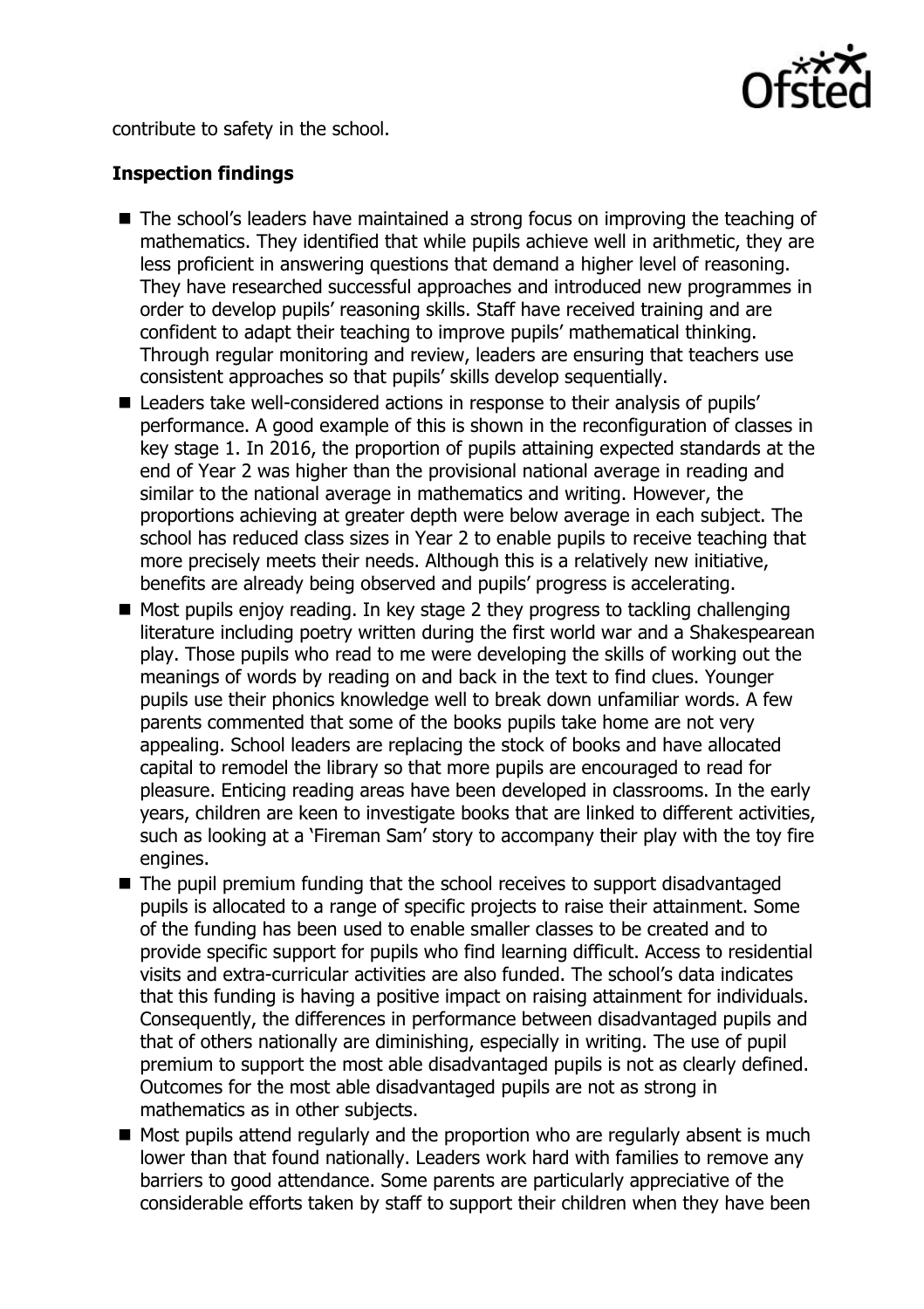

absent for prolonged periods due to illness.

- Developing pupils' resilience and confidence is a key priority within the school's concise and sharply focused improvement plan. Teachers have enthusiastically adopted a whole-school approach to encouraging pupils' curiosity. This helps pupils to think about big issues and learn how to discuss them. Pupils regularly reflect on life in modern Britain and, through events such as the election of head boy and girl, take their democratic responsibilities seriously. The head boy's manifesto commitment to develop pupil voice has been realised through his feedback box: pupils know that their suggestions are heard and debated.
- The curriculum has been refreshed since the last inspection. Visits to places of interest are particularly popular with pupils. Year 6 had recently visited the Imperial War Museum and produced some high-quality writing as a result that showed their empathy and historical understanding. Pupils' sporting and musical talents are a source of considerable pride.
- **Pupils are encouraged to make a difference and improve their community, for** instance through the school's '20<sup>th</sup> Kid' initiative that rewards those who consistently notice and take action where small improvements can be made within the school.
- Leaders regularly seek and act upon parents' feedback. Most parents are highly positive about the quality of teaching in the school. A few parents raised issues, through the survey, about the homework their children receive and whether it is sufficiently challenging. The school monitors homework closely and has provided extra support to parents so that they can help their children at home, particularly with mathematics. However, not all parents insist that their children complete the work that is set for them. Homework clubs, partially funded through the pupil premium, are making a difference but some pupils need to redouble their efforts to complete work at home.
- The governors bring a wide range of skills and experience to the school and have a good understanding of the community they serve. They provide school leaders with challenge and support in appropriate balance. The school's policies are reviewed critically by governors but they have not kept a check on whether the website complies with requirements for the publication of information. At the time of the inspection, the school's website included outdated policies as the new versions had not been published. This meant that the information provided to parents did not reflect provision within the school. Some information about governance was also missing. Leaders took swift action to resolve this situation.

# **Next steps for the school**

Leaders and those responsible for governance should ensure that:

- $\blacksquare$  the most able pupils are challenged fully, and the needs of the most able disadvantaged pupils are considered as closely as those of less-able pupils eligible for pupil premium
- $\blacksquare$  the school's website is kept under review to ensure that it meets requirements
- $\blacksquare$  pupils develop reasoning skills in mathematics so that higher proportions meet and exceed age-related expectations